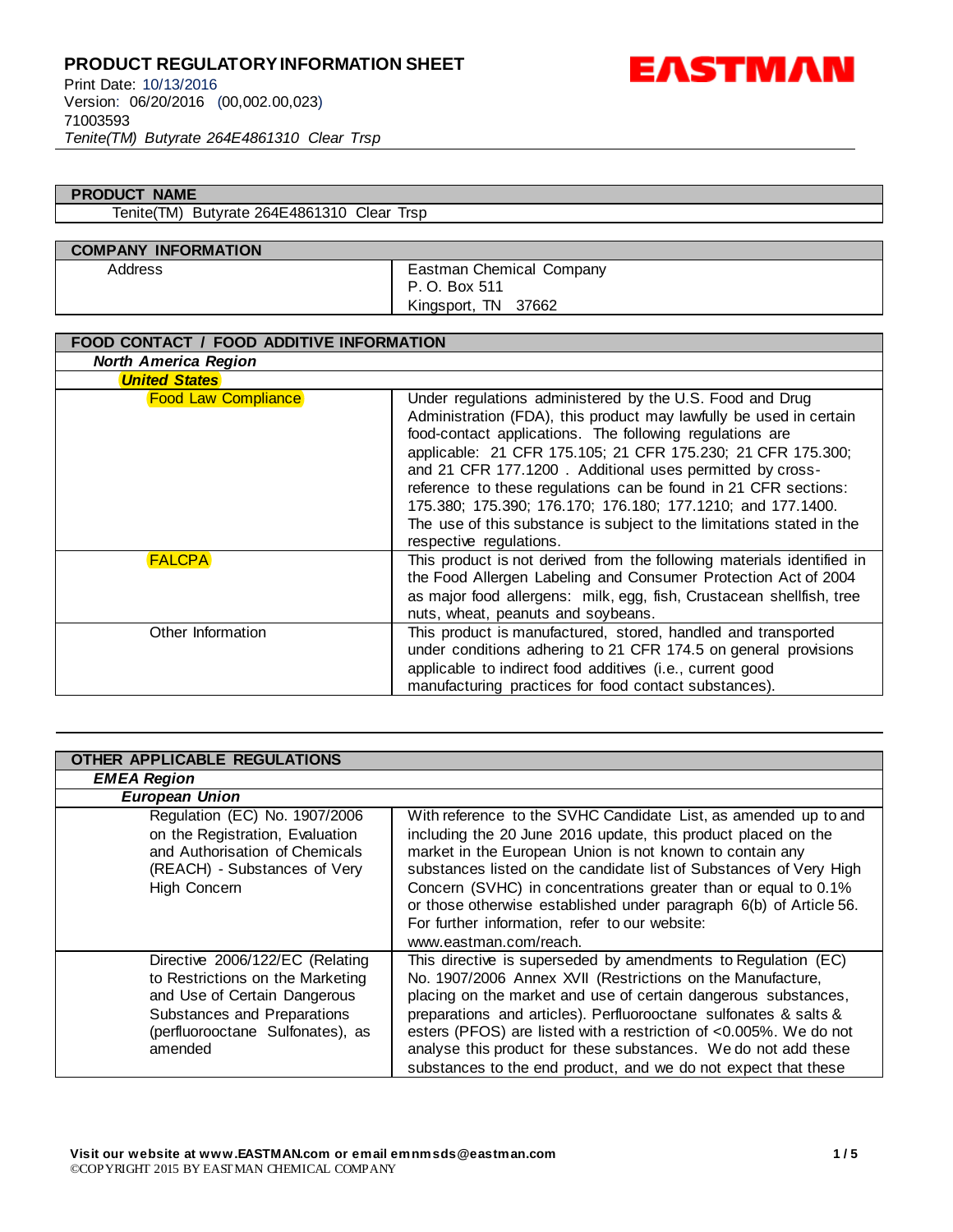Print Date: 10/13/2016 Version: 06/20/2016 (00,002.00,023) 71003593 *Tenite(TM) Butyrate 264E4861310 Clear Trsp*



| Commission Recommendation<br>2006/88/EC (Presence of dioxins,<br>furans, and PCBs in feedingstuffs                                                                    | substances will be formed during manufacturing or under normal<br>handling, storage and use conditions. Based on our knowledge of<br>our raw materials and manufacturing processes, we have no<br>reason to expect that these substances would be present.<br>We have no reason to expect these substances to be present in<br>this product. We do not analyze for these substances.                                                                                                                                                                                                                                                                                   |
|-----------------------------------------------------------------------------------------------------------------------------------------------------------------------|------------------------------------------------------------------------------------------------------------------------------------------------------------------------------------------------------------------------------------------------------------------------------------------------------------------------------------------------------------------------------------------------------------------------------------------------------------------------------------------------------------------------------------------------------------------------------------------------------------------------------------------------------------------------|
| and foodstuffs)<br>Regulation (EC) No. 1907/2006<br>on the Registration, Evaluation<br>and Authorisation of Chemicals<br>(REACH) - Substances of Very<br>High Concern | With reference to the SVHC Candidate List, as amended up to and<br>including the 20 June 2016 update, this product placed on the<br>market in the European Union is not known to contain any<br>substances listed on the candidate list of Substances of Very High<br>Concern (SVHC) in concentrations greater than or equal to 0.1%<br>or those otherwise established under paragraph 6(b) of Article 56.<br>For further information, refer to our website:<br>www.eastman.com/reach.                                                                                                                                                                                 |
| Directive 94/62/EC, Packaging<br>and Packaging Waste (amended<br>by 2004/12/EC, 2005/20/EC, and<br>Regulation (EC) No 219/2009)                                       | This statement covers the following heavy metals (or their<br>compounds): Cadmium (Cd), Hexavalent chromium (Cr (6+)),<br>Lead (Pb), Mercury (Hg). This product complies with the heavy<br>metal content limits of this legislation. We have not specifically<br>analyzed this product for the presence of these substances. Based<br>on our knowledge of the raw materials and the manufacturing<br>process, it is unlikely that any of these elements would be present<br>in this product in concentrations exceeding the legislation limits.                                                                                                                        |
| Substances of Animal Origin<br>Regulation 999/2001, as<br>amended                                                                                                     | Based on our knowledge of the raw materials and processes used<br>in the manufacture of this product, we have no reason to expect<br>that animal-derived or bovine-derived materials are present in this<br>product. This product is manufactured using non-animal-derived<br>raw materials. Additionally, this product does not contain, and is<br>not derived from, specified risk materials as defined in EU<br>regulations. This product is not derived from any constituent of<br>animal origin, including ruminants. The equipment used in the<br>manufacturing process of the product did not come into contact<br>with a substance derived from animal origin. |
| Directive 2001/18/EC and<br>Regulations 1829/2003 and<br>1830/2003 (Genetically Modified<br>Organisms), as amended                                                    | This product is produced by the controlled esterification of purified<br>raw cellulose with butyric acid and anhydride. The acid and<br>anhydride are produced synthetically from fossil fuel sources, not<br>derived from either plant or animal sources and, therefore, are not<br>produced using genetically modified organisms (GMOs) or<br>recombinant DNA technology. The raw cellulose is a purchased<br>material and is derived from plant materials. Eastman Chemical<br>Company cannot guarantee that the cellulose is not from<br>genetically modified plants                                                                                               |
| Directive 2005/84/EC,<br><b>Commission Decision</b><br>1999/815/EC (Phthalates), as                                                                                   | No esters of phthalic acid (also known as ortho-phthalic acid or<br>diesters of 1,2-benzenedicarboxylic acid) are used in the<br>manufacture of this product. This Directive states that certain                                                                                                                                                                                                                                                                                                                                                                                                                                                                       |

amended

phthalates shall not be used as substances or as constituents of preparations, at concentrations of greater than 0.1% by mass of the plasticised material, in toys and childcare articles. The listed phthalates are as follows: bis(2-ethylhexyl) phthalate (DEHP); dibutyl phthalate (DBP); benzyl butyl phthalate (BBP); di-iso-nonyl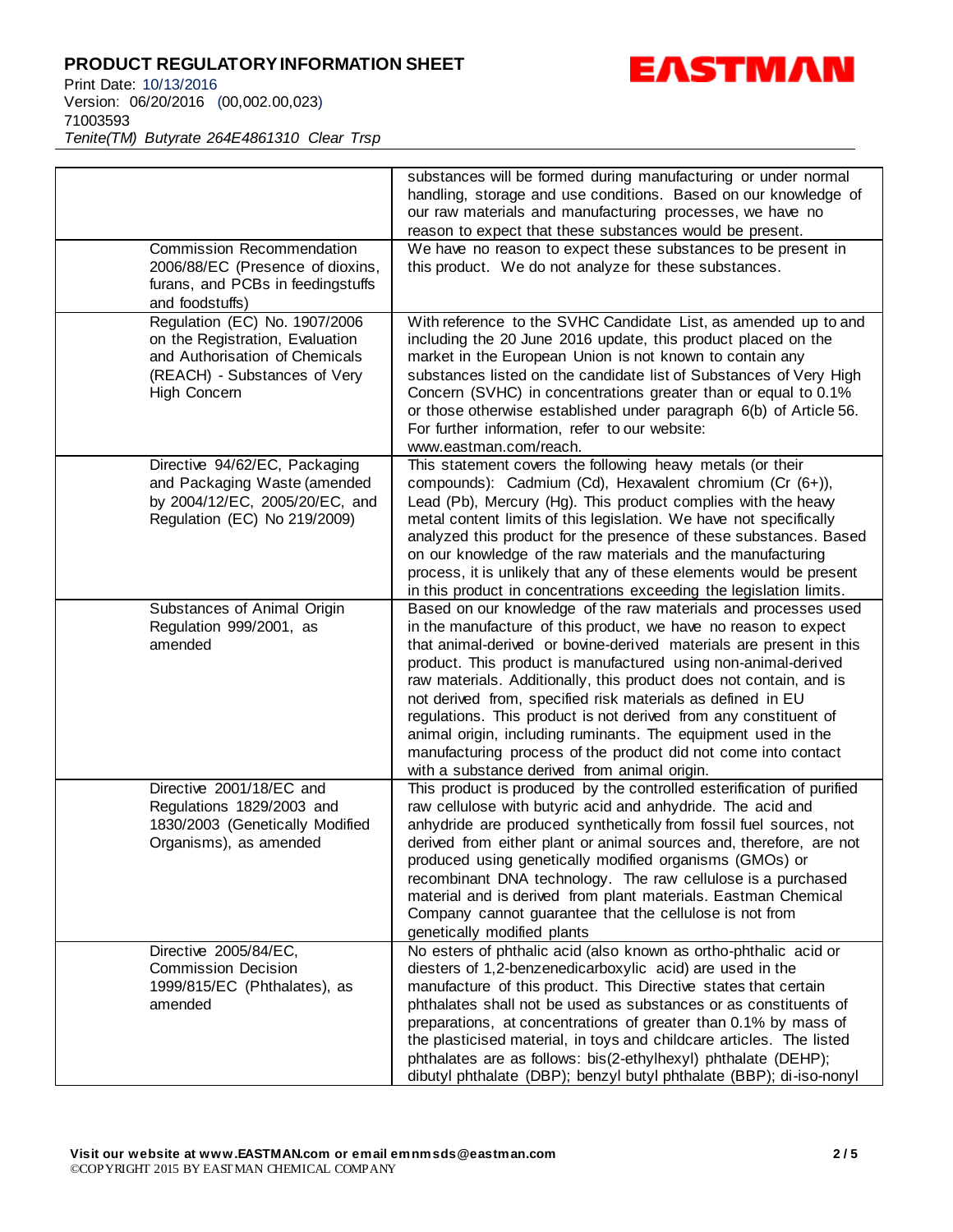Print Date: 10/13/2016 Version: 06/20/2016 (00,002.00,023) 71003593 *Tenite(TM) Butyrate 264E4861310 Clear Trsp*



|                                                                                                   | phthalate (DINP); di-isodecyl phthalate (DIDP); di-n-octyl phthalate<br>(DNOP). We do not analyse this product for these phthalates.<br>However, these substances are not used as a raw material, nor<br>are they added to the manufacturing process or the end product.                                                                                                                                                                                                                                                                                                                                                                                                                                                                                           |
|---------------------------------------------------------------------------------------------------|--------------------------------------------------------------------------------------------------------------------------------------------------------------------------------------------------------------------------------------------------------------------------------------------------------------------------------------------------------------------------------------------------------------------------------------------------------------------------------------------------------------------------------------------------------------------------------------------------------------------------------------------------------------------------------------------------------------------------------------------------------------------|
| Regulation (EC) No. 1005/2009<br>on Substances that Deplete the<br>Ozone Layer                    | Eastman Chemical does not analyse this product for ozone<br>depleting substances (ODS) that are classified as such by this<br>legislation. Based on our knowledge of the raw materials and our<br>manufacturing process, we do not expect the listed substances to<br>be present in our product.                                                                                                                                                                                                                                                                                                                                                                                                                                                                   |
| Directive 2011/65/EU<br>(Restrictions of Hazardous<br>Substances - RoHS2), as<br>amended          | To our knowledge, lead, mercury, cadmium, hexavalent chromium,<br>polybrominated biphenyls (PBB) or polybrominated diphenyl ethers<br>(PBDE), including decabromodiphenyl ether are not used as raw<br>materials in this product, nor are they added during the production<br>process or the end product. Although we do not routinely analyse<br>our product for these substances, we have no reason to expect<br>that lead, mercury, cadmium, hexavalent chromium, PBB or PBDE<br>are present in this product, except as a possible trace impurity.                                                                                                                                                                                                              |
| Regulation 2005/1895/EC (Epoxy<br>Derivatives), as amended                                        | Eastman Chemical Company does not analyse this product for the<br>following epoxy substances: bis(hydroxyphenyl)methane bis (2,3-<br>epoxypropyl) ethers (BFDGE) [and derivatives BFDGEH2O,<br>BFDGEHCI; BFDGE2HCI; BFDGEH2O.HCI]; 2,2-bis(4-<br>hydroxyphenyl) propane bis(2,3-epoxypropyl) ether (BADGE) [i.e.<br>Bisphenol-A DiGlycidyl Ether, and derivatives BADGEH2O,<br>BADGEHCI; BADGE2HCI; BADGEH2O.HCI]; Novolac glycidyl<br>ethers (NOGE). However, these substances are not used as a raw<br>material, nor are they added to the manufacturing process or the<br>end product. This product complies with 2005/1895/EC, and<br>amendments, which replaced Directive 2002/16/EC.                                                                         |
| Regulation (EU) No. 528/2012 on<br>Biocidal Products (repealed and<br>replaced Directive 98/8/EC) | This regulation entered into force on September 1, 2013 with a<br>transitional time for certain provisions. To discuss in detail the<br>applicable requirements for this product, contact your Eastman<br>representative. (Reference:<br>http://ec.europa.eu/environment/biocides/2012/overview.htm).                                                                                                                                                                                                                                                                                                                                                                                                                                                              |
| EU Regulation 208/2005<br>(Polycyclic Aromatic<br>Hydrocarbons),<br>as amended                    | Eastman Chemical Company does not analyse this product for the<br>following polycyclic aromatic hydrocarbons (PAH) defined in this<br>amendment or Commission Regulation (EC) No 466/2001:<br>Benzo[a]anthracene; Benzo[b]fluoranthene; Benzo[j]fluoranthene;<br>Benzo[k]fluoranthene; Benzo[ghi]perylene; Benzo[a]pyrene;<br>Chrysene; Cyclopenta[c,d]pyrene; Dibenzo[a,h]anthracene;<br>Dibenzo[a,e]pyrene; Dibenzo[a,h]pyrene; Dibenzo[a,i]pyrene;<br>Dibenzo[a,l]pyrene; Indeno[1,2,3-cd]pyrene; 5-methylchrysene,<br>Benzo[c]fluorene. These substances are not used as a raw<br>material, nor are they added to the manufacturing process or the<br>end product. We have no reason to expect that the listed<br>substances would be present in this product. |
| Directive 2004/42/EC (Volatile<br>Organic Compounds), as<br>amended                               | This product is not considered to be a volatile organic compound<br>(VOC), nor does it contain a VOC, as defined in Article 5 of EU<br>Directive 2004/42/EC (an organic substance with an initial boiling<br>point less than or equal to 250 °C at a standard pressure of 101,3<br>kPa). Also, it is not considered a VOC, nor does it contain one, as<br>defined in the Swiss ordinance on incentive taxes on volatile                                                                                                                                                                                                                                                                                                                                            |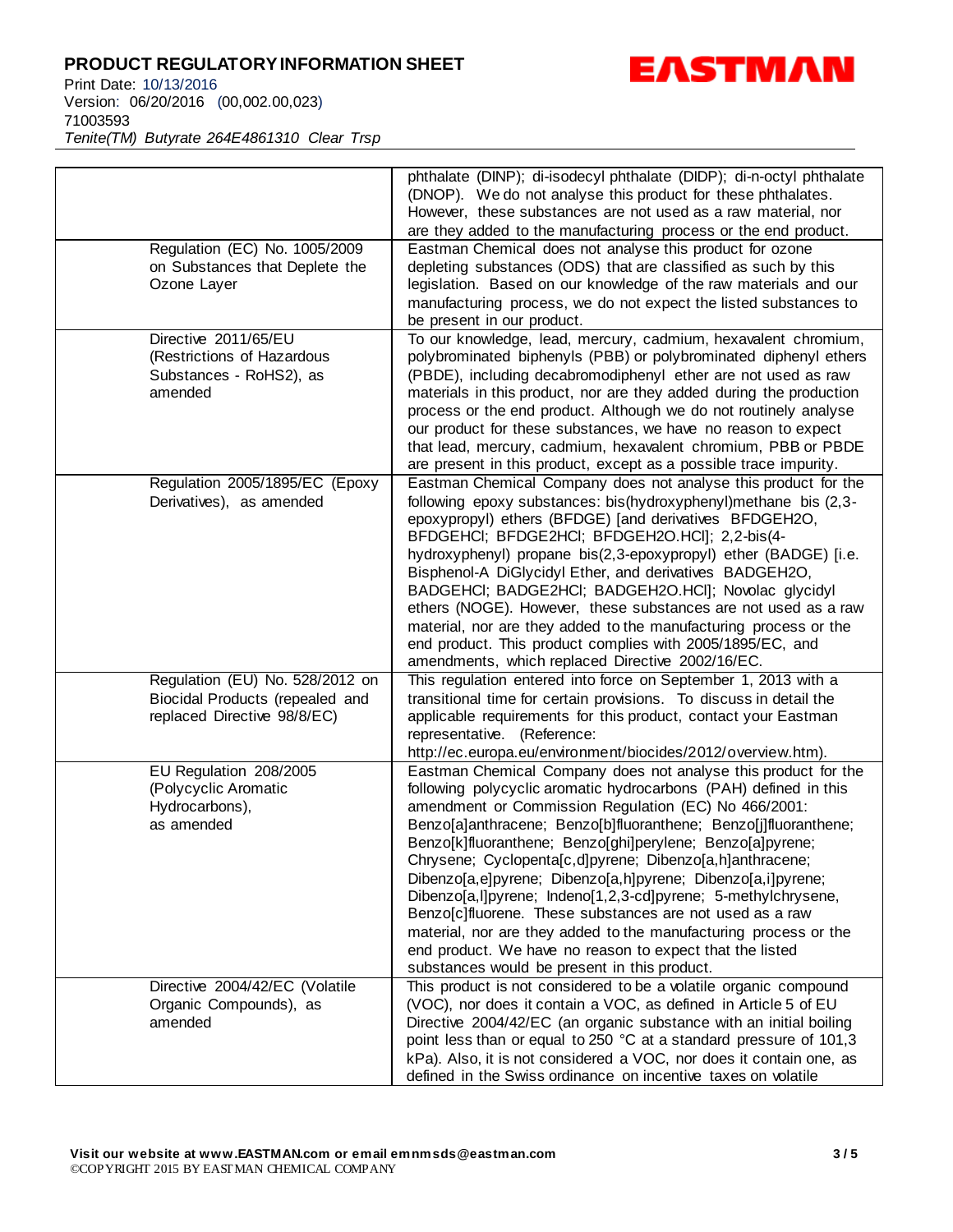Print Date: 10/13/2016 Version: 06/20/2016 (00,002.00,023) 71003593 *Tenite(TM) Butyrate 264E4861310 Clear Trsp*



| organic compounds (OVOC): "volatile organic compounds (VOC)       |
|-------------------------------------------------------------------|
| are organic compounds with a vapour pressure of at least 0.1 mbar |
| at 20°C or a boiling point of maximum 240°C at 1013.25 mbar".     |
| Vapor Pressure: negligible                                        |

| <b>North America Region</b>                               |                                                                                                                                                                                                                                                                                                                                                                                                                                                                                                                                                                                                                                                                                                                         |  |
|-----------------------------------------------------------|-------------------------------------------------------------------------------------------------------------------------------------------------------------------------------------------------------------------------------------------------------------------------------------------------------------------------------------------------------------------------------------------------------------------------------------------------------------------------------------------------------------------------------------------------------------------------------------------------------------------------------------------------------------------------------------------------------------------------|--|
| <b>United States</b>                                      |                                                                                                                                                                                                                                                                                                                                                                                                                                                                                                                                                                                                                                                                                                                         |  |
| 21 CFR 189.5; 21 CFR 700.27<br>(BSE/TSE)                  | Based on our knowledge of the raw materials and processes used<br>in the manufacture of this product, we have no reason to expect<br>that bovine-derived materials are present in this product.                                                                                                                                                                                                                                                                                                                                                                                                                                                                                                                         |  |
| US CSG (CONEG)                                            | This statement covers the following heavy metals (or their<br>compounds): Cadmium (Cd), Hexavalent chromium (Cr (6+)),<br>Lead (Pb), Mercury (Hg). These substances are not used as a raw<br>material, nor are they added to the manufacturing process or the<br>end product. Further, these substances would not be formed<br>during manufacturing or under normal handling, storage and use<br>conditions. We have not specifically analyzed this product for the<br>presence of these substances. Based on our knowledge of the raw<br>materials and the manufacturing process, it is unlikely that any of<br>these elements would be present in this product in concentrations<br>exceeding the legislation limits. |  |
| California Proposition 65                                 | Eastman has not specifically analyzed this product for the purpose<br>of identifying the presence of the substances listed in Proposition<br>65. Based on our knowledge of the raw materials and<br>manufacturing process, we have no reason to expect that this<br>product would contain substances at levels which would require<br>warning as required by Proposition 65.                                                                                                                                                                                                                                                                                                                                            |  |
| 40 CFR Part 82 Subpart E, ODS                             | Eastman Chemical Company products are neither manufactured<br>with nor contain any "ozone depleting substances" listed by the<br>U.S. Environmental Protection Agency for the protection of<br>stratospheric ozone (Title VI of the Clean Air Act, and 40 CFR Part<br>82, Subparts A and E, including chlorofluorocarbons, halons,<br>carbon tetrachloride, methyl chloroform,<br>hydrochlorofluorocarbons.) However, based on our knowledge of<br>the raw materials and manufacturing process, these substances<br>may be present in trace quantities in our products.                                                                                                                                                 |  |
| 40 CFR 63 Subpart 112(b)(1),<br><b>HAP</b>                | Section 112(b)(1) of the Clean Air Act defines Hazardous Air<br>Pollutants (HAPs) that are subject to regulation by the United<br>States Environmental Protection Agency. We have not analyzed<br>this product against the entire HAP list. However, based on our<br>current knowledge of the raw materials and manufacturing<br>processes and analyses of representative product samples, We do<br>not expect that any HAPs are present at or greater than 1.0<br>percent; and we do not expect any carcinogenic HAPs to be<br>present at or greater than 0.1 percent.                                                                                                                                                 |  |
| 40 CFR Part 60                                            | Eastman has performed no specific testing of this product for VOC<br>content. Based on the physical properties of this material, the<br>VOC content is expected to be negligible when tested using EPA<br>Method 24. Vapor Pressure: negligible                                                                                                                                                                                                                                                                                                                                                                                                                                                                         |  |
| <b>Consumer Product Safety</b><br>Improvement Act of 2008 | We have not analyzed this product for the following substances:<br>Lead, Di-iso-nonyl phthalate (DINP); Di(2-ethylhexyl) phthalate<br>(DEHP); Dibutyl phthalate (DBP); Di-iso-decyl phthalate (DIDP);                                                                                                                                                                                                                                                                                                                                                                                                                                                                                                                   |  |